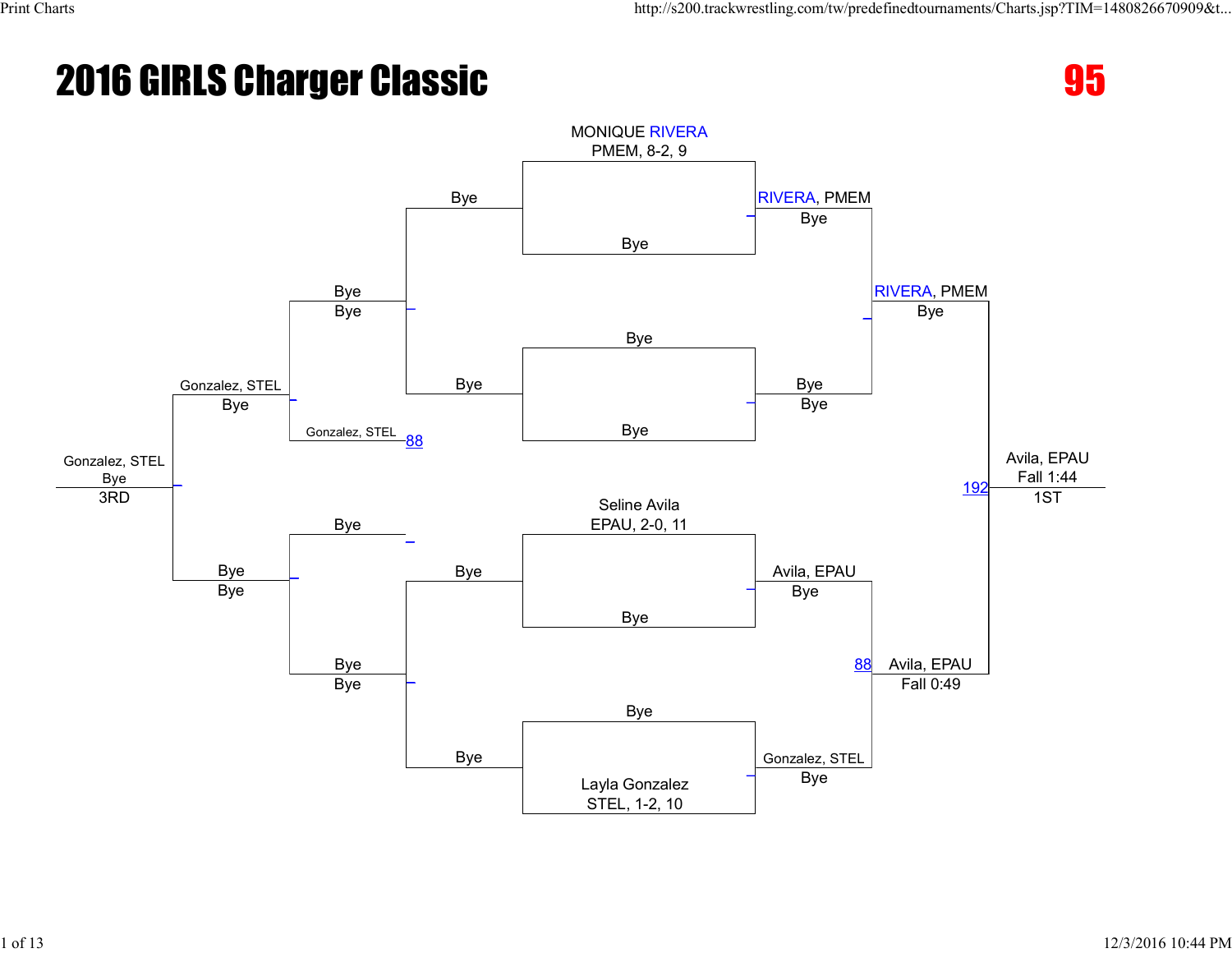

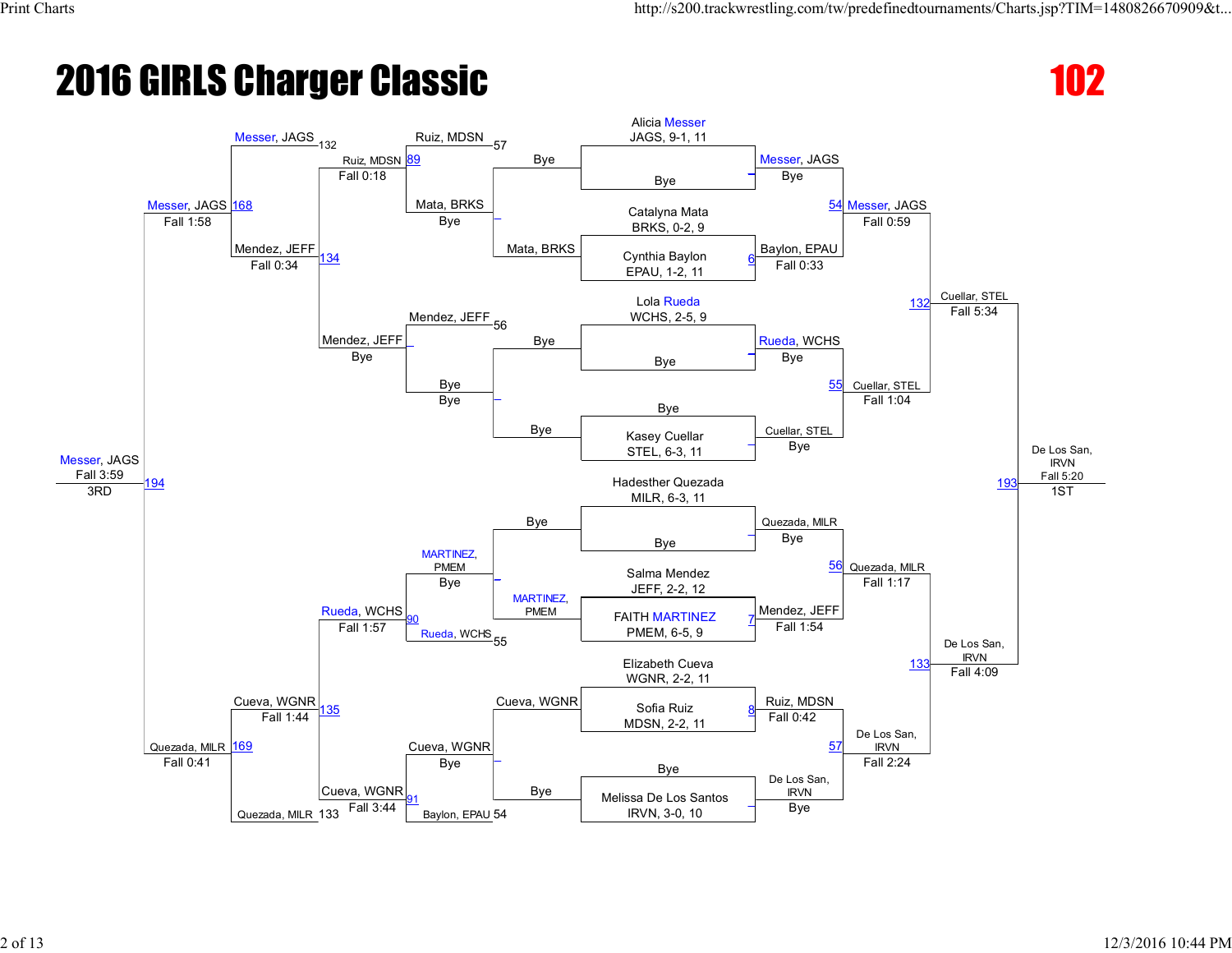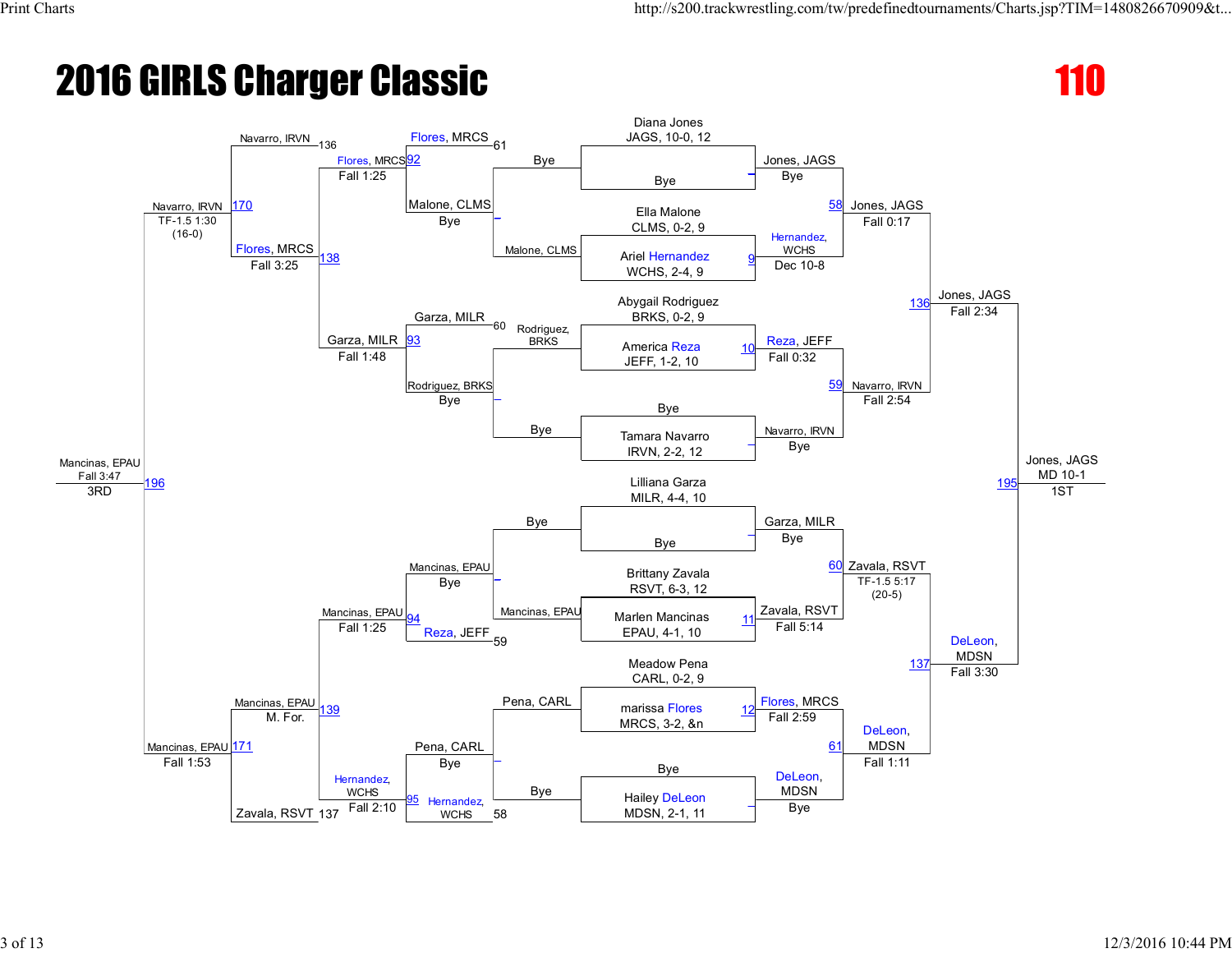### **2016 GIRLS Charger Classic 119 and 2016 GIRLS Charger Classic**

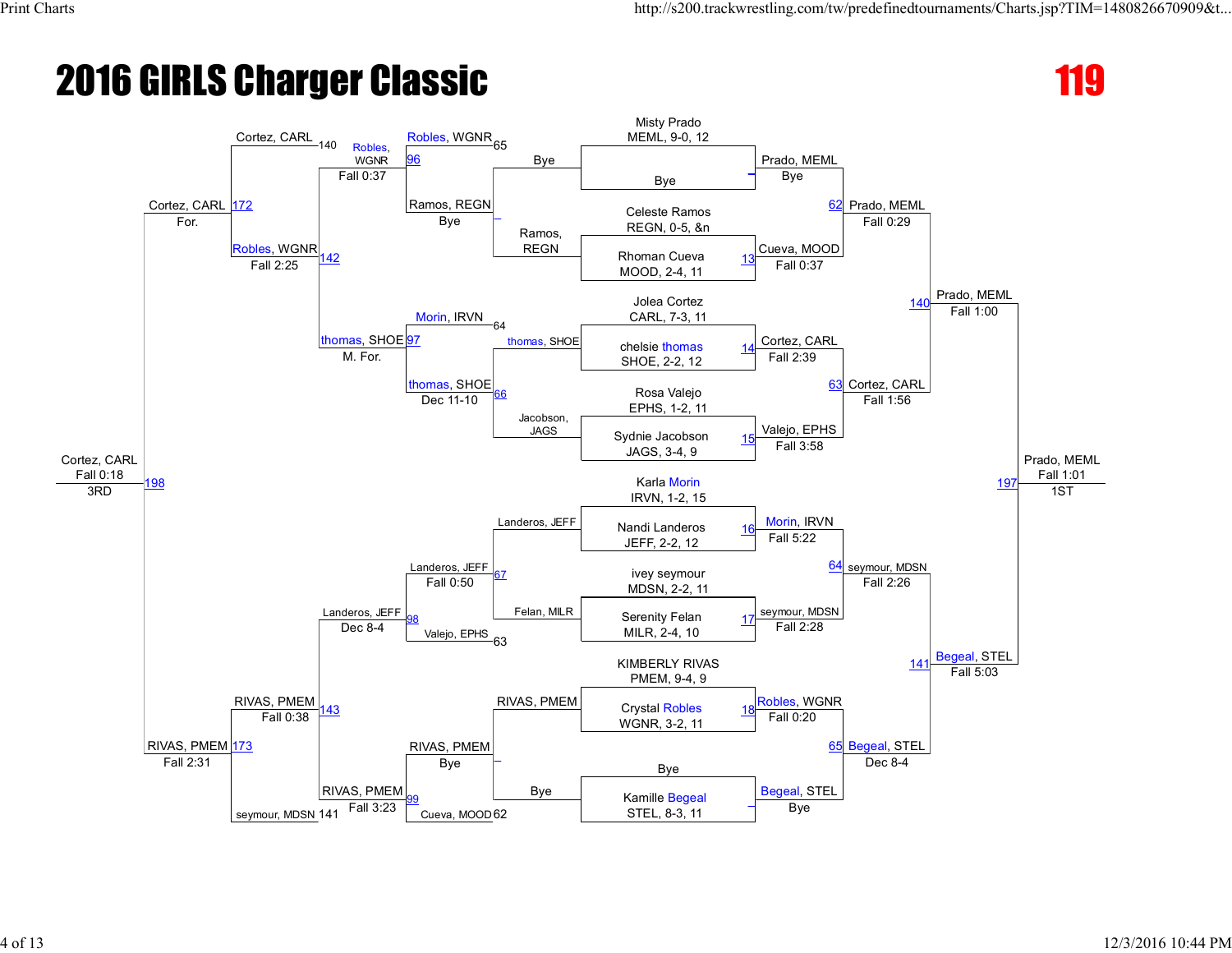## **2016 GIRLS Charger Classic 128 and 2016 GIRLS Charger Classic**



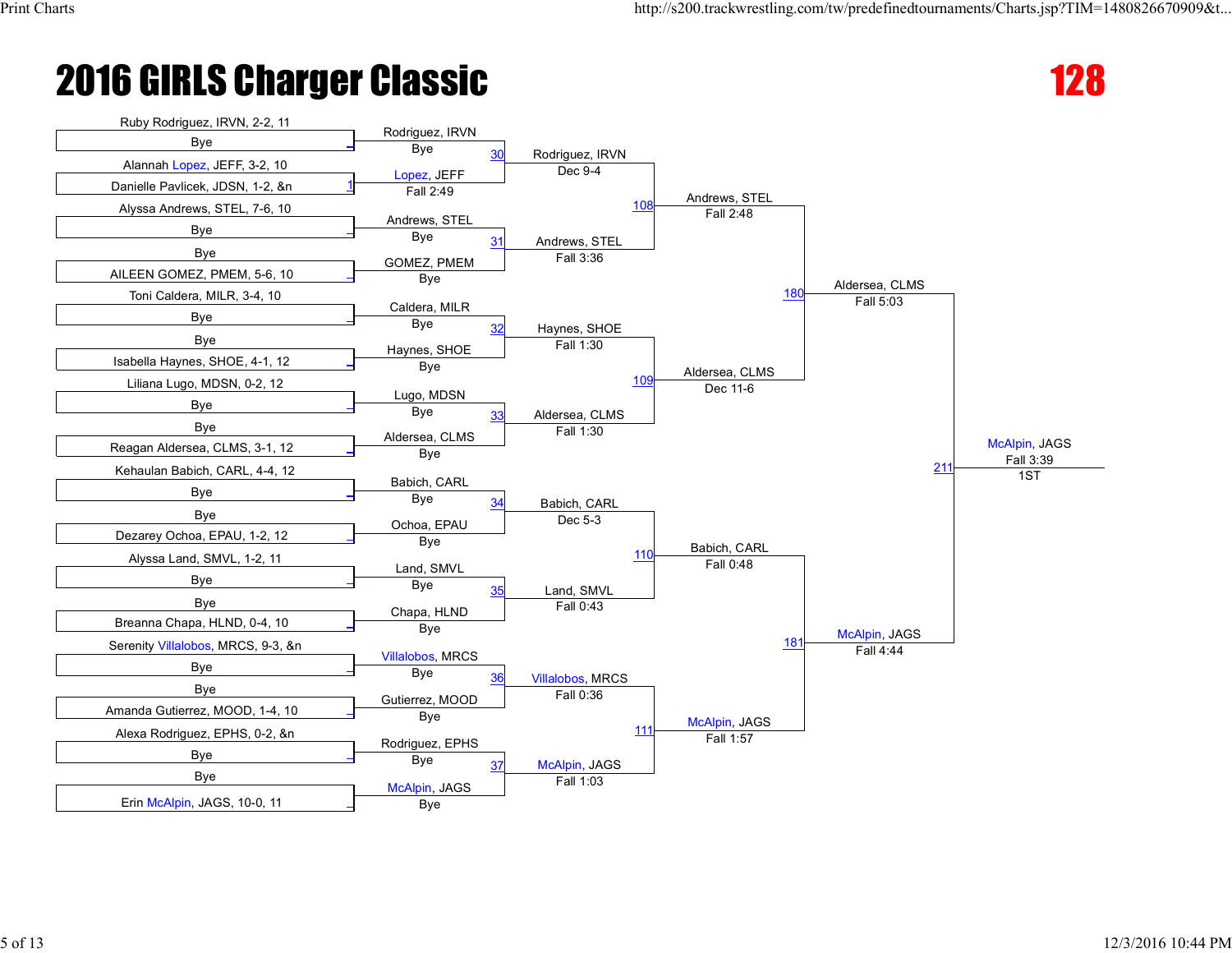### 128

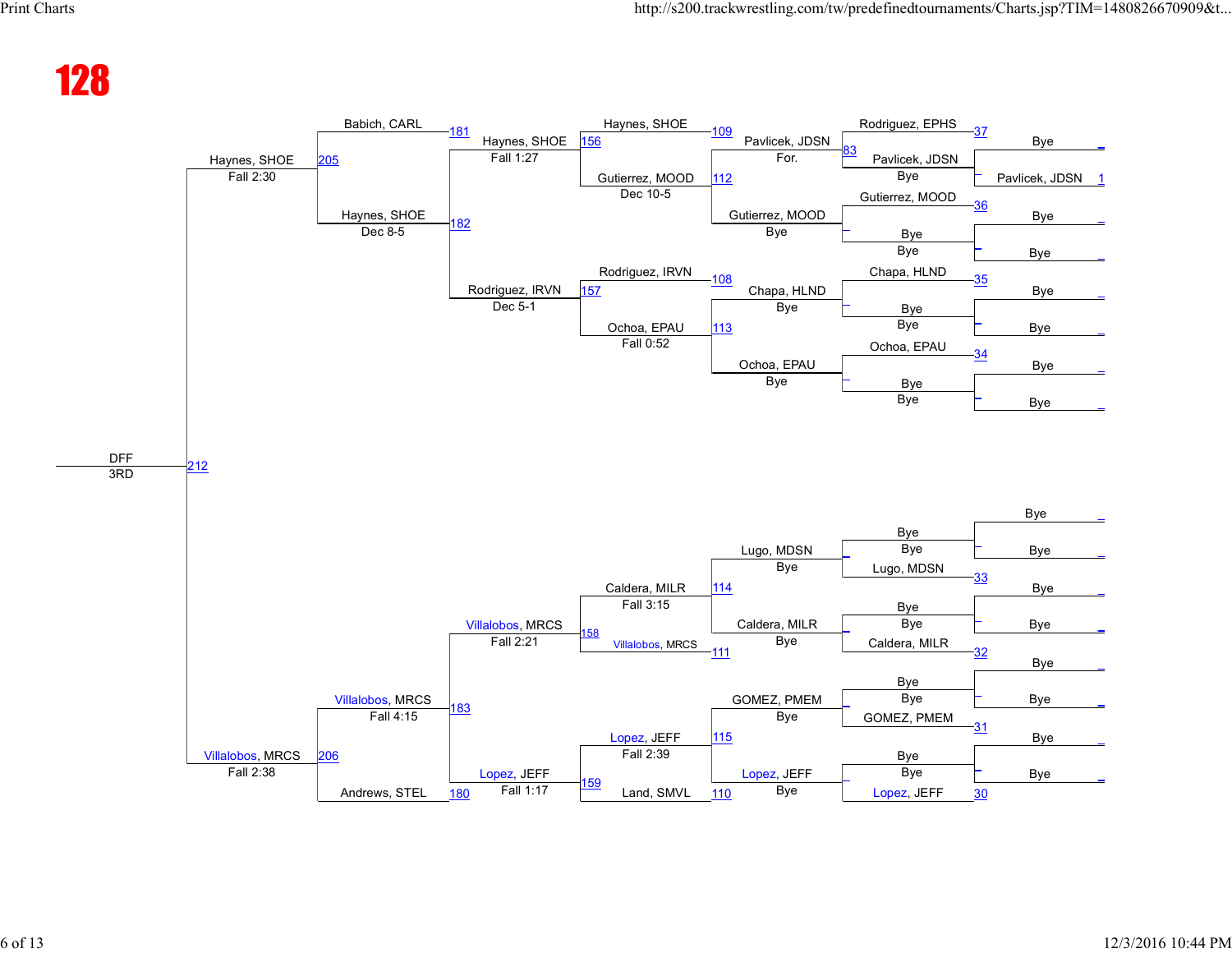

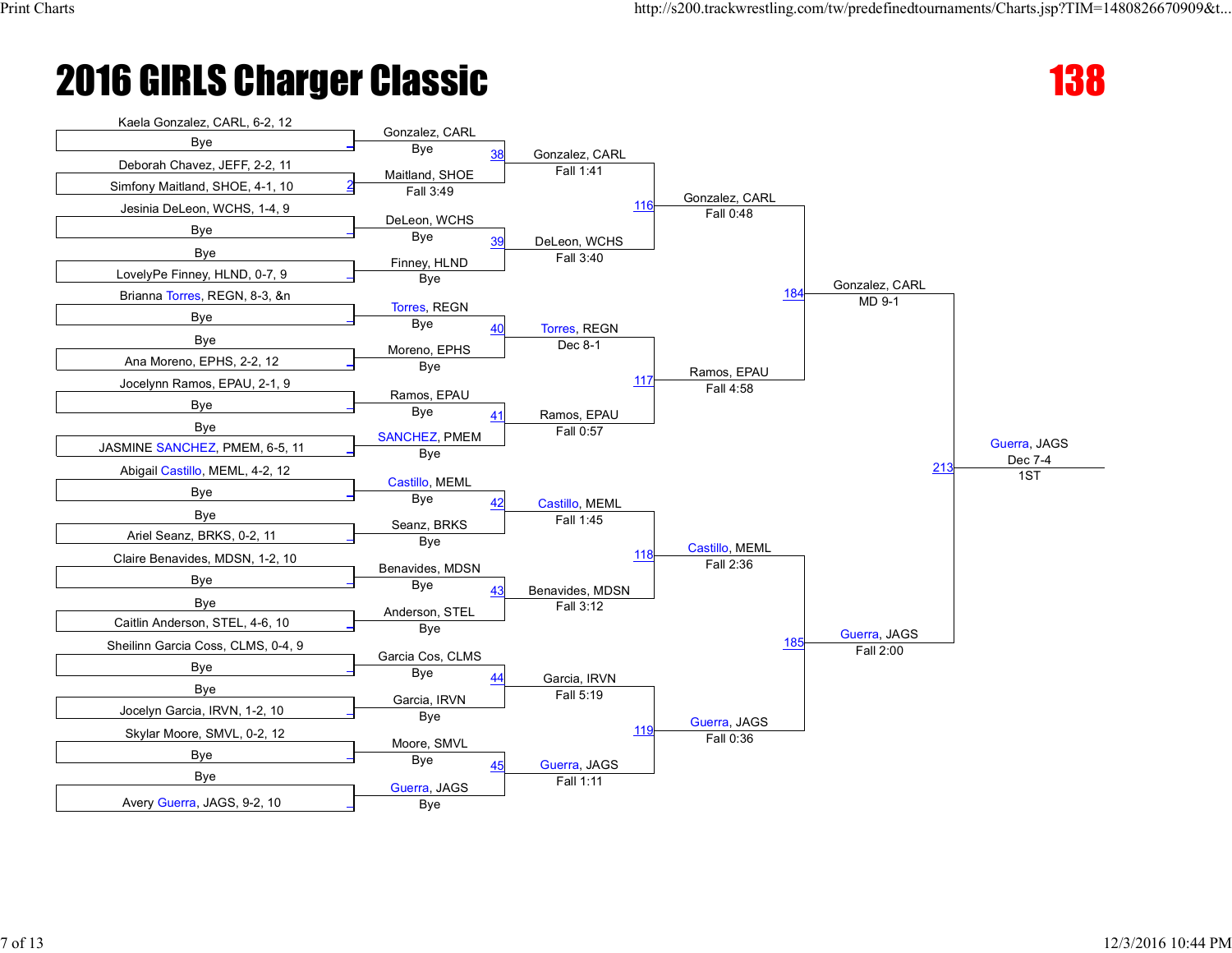#### 138

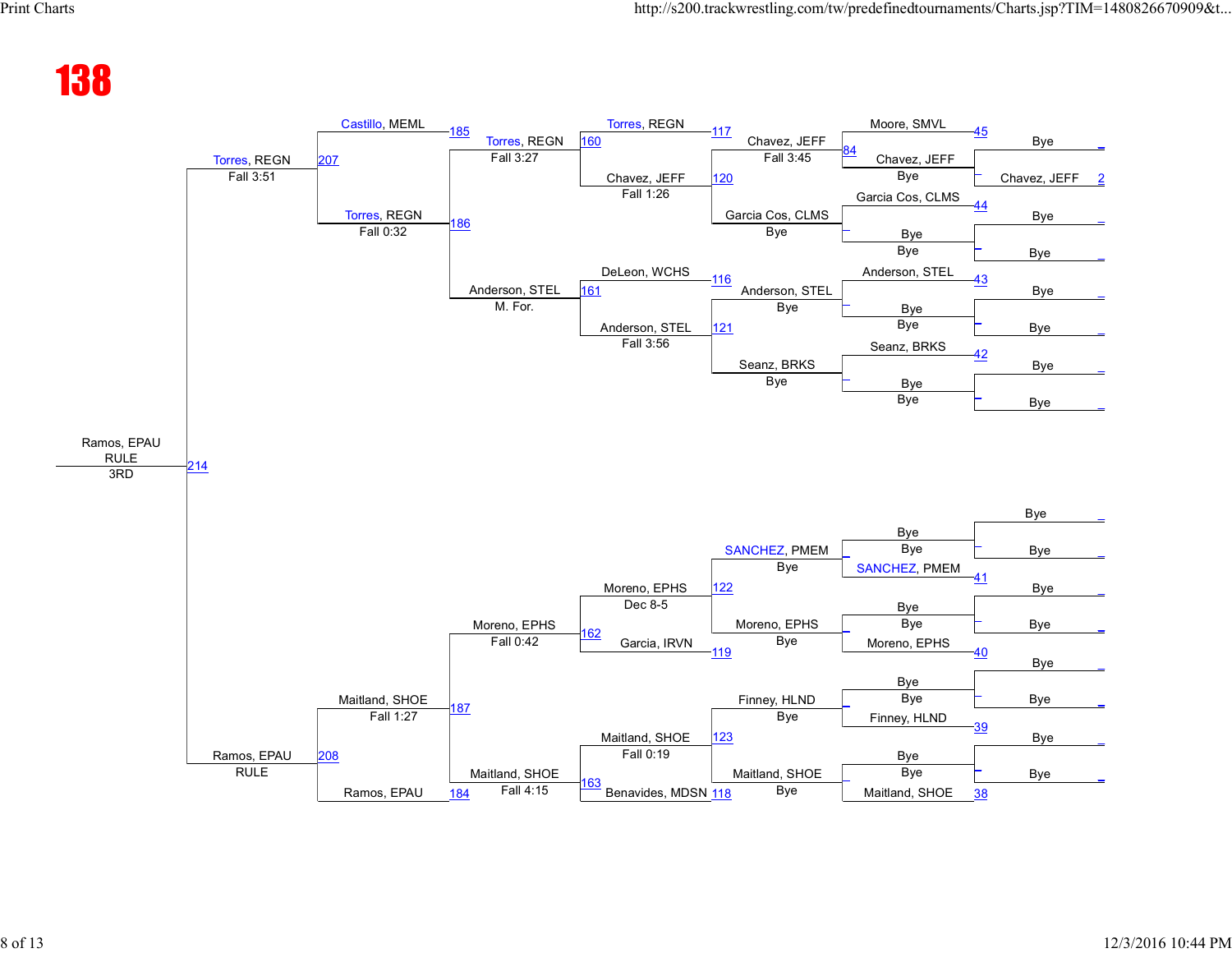

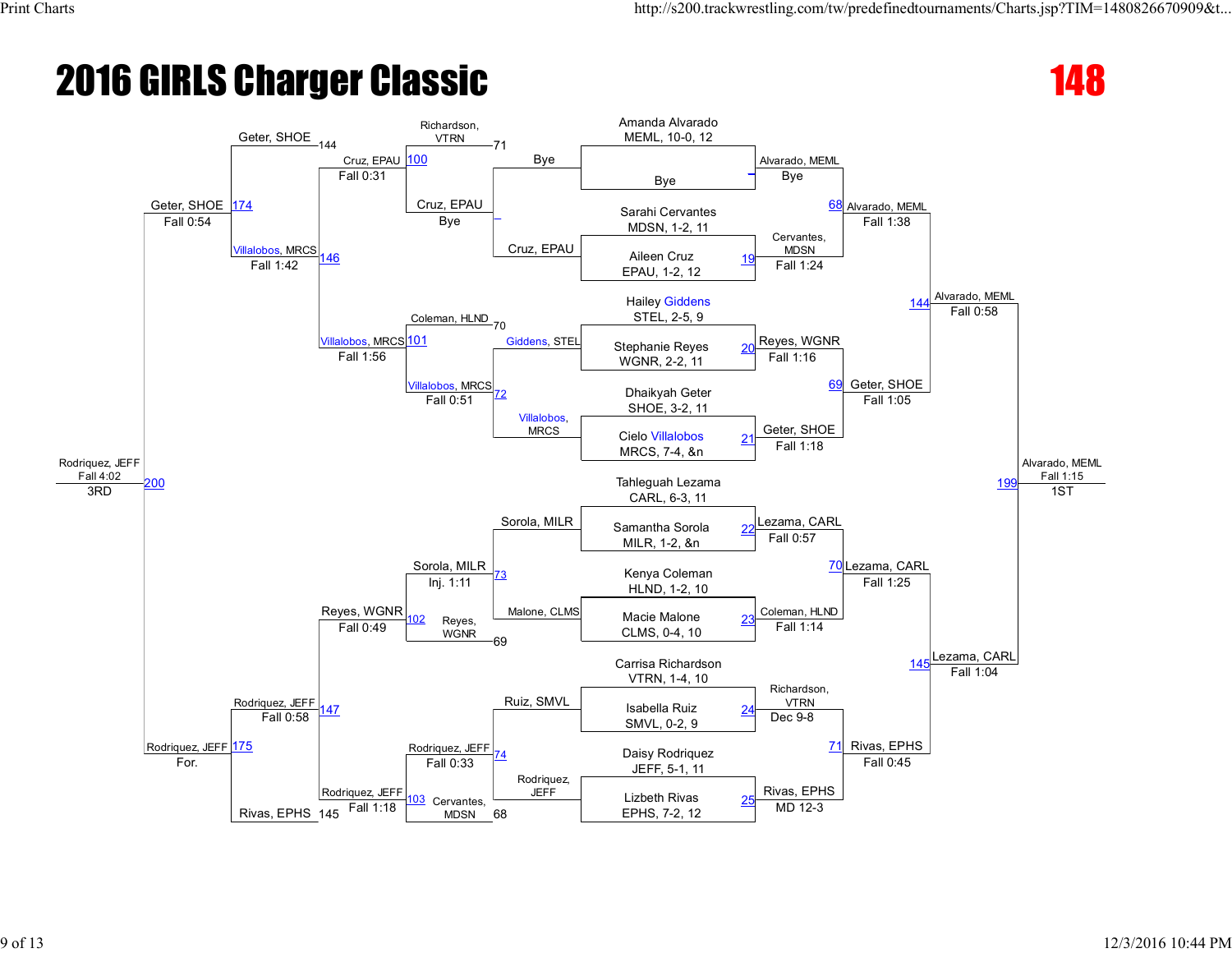## **2016 GIRLS Charger Classic 165 and 2016 GIRLS Charger Classic**



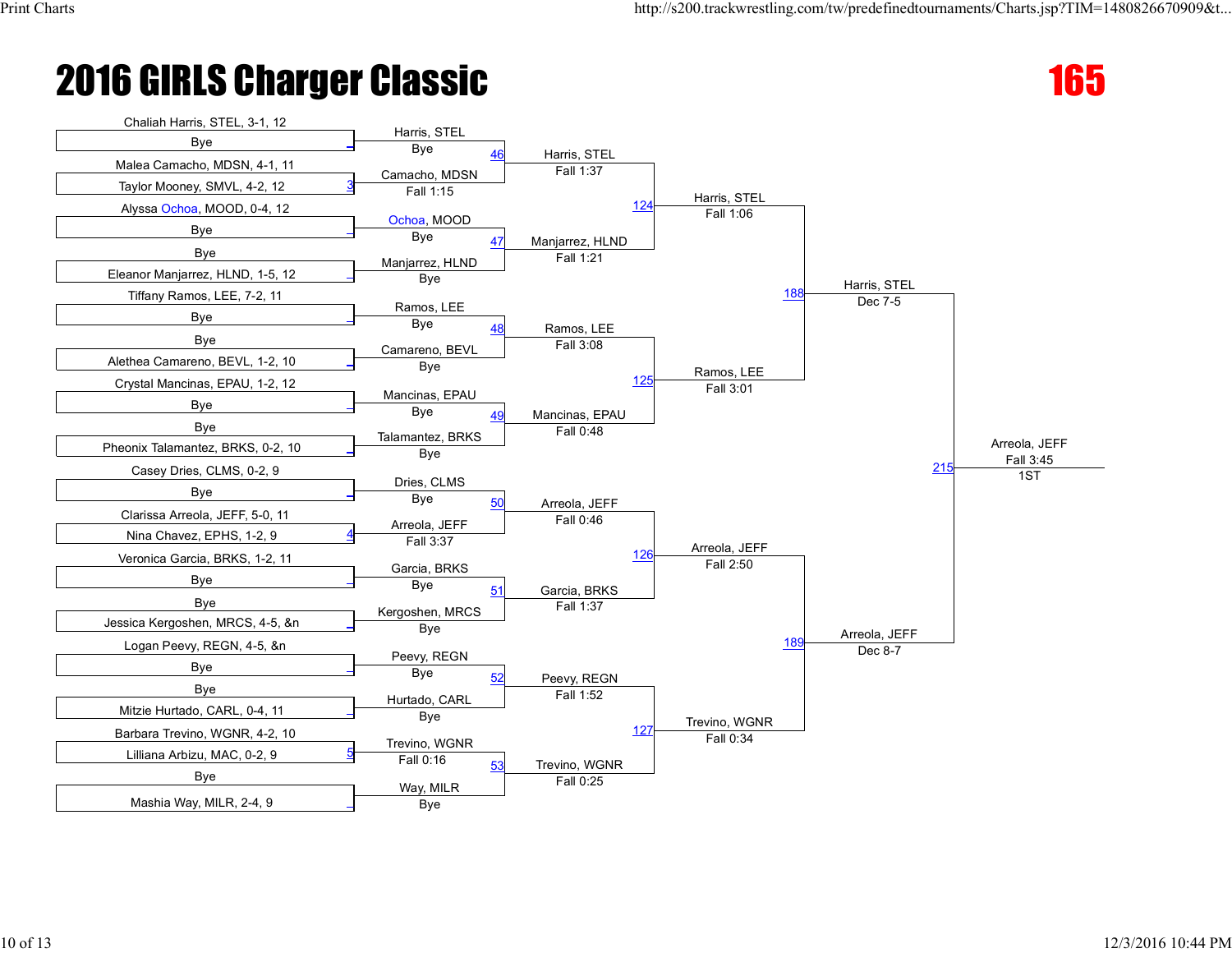#### 165

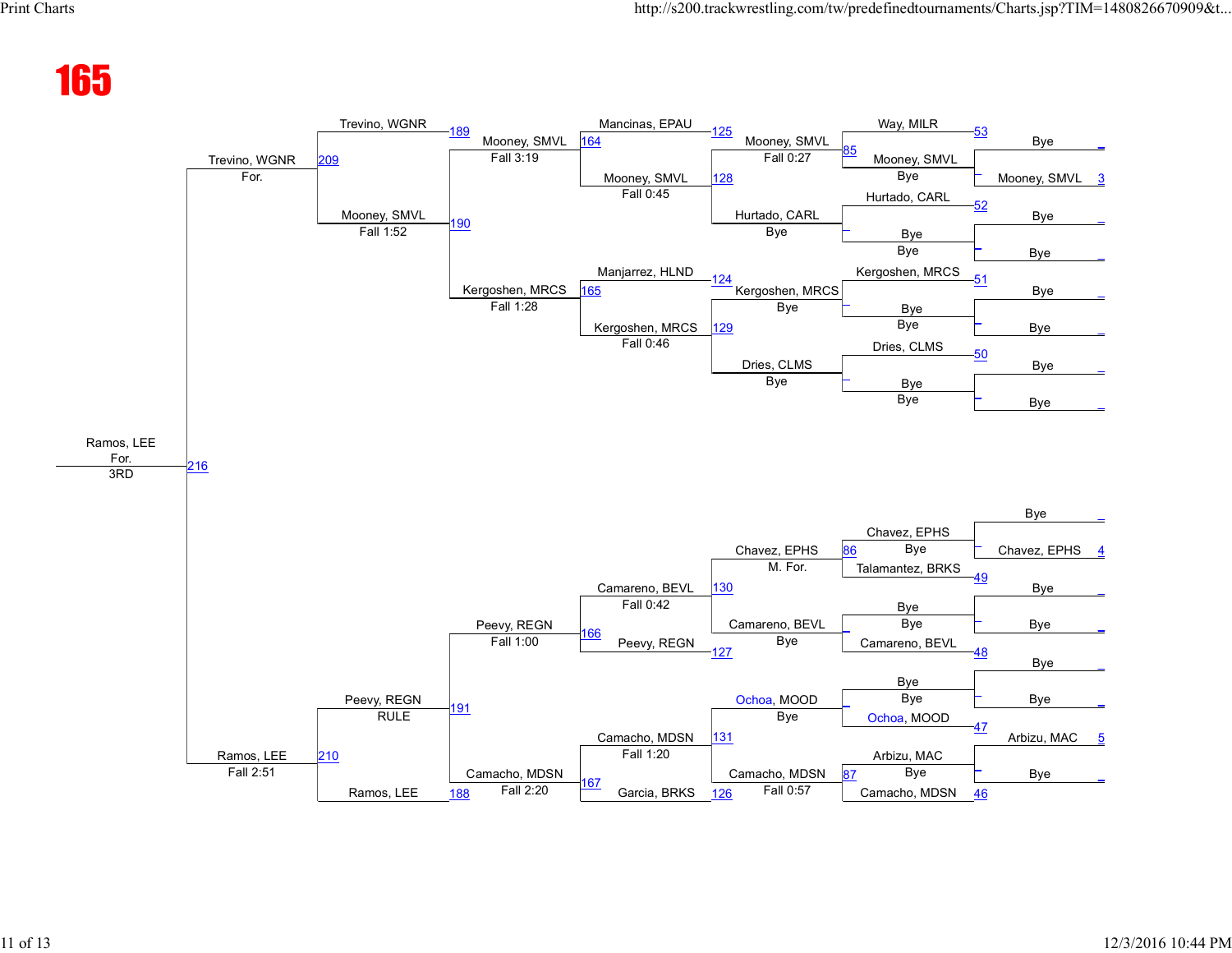### **2016 GIRLS Charger Classic 185 and 2016 GIRLS Charger Classic**